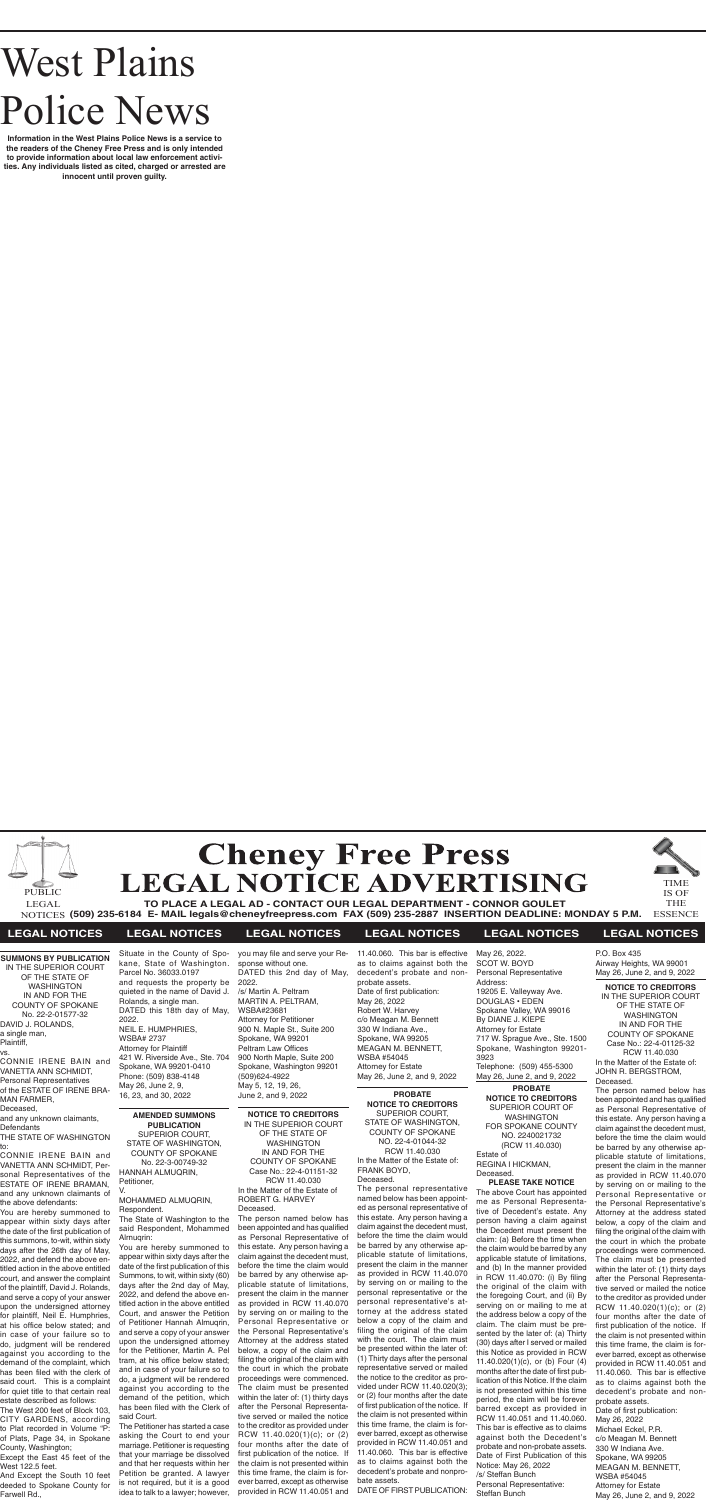#### **NOTICE TO CREDITORS SUPERIOR COURT OF WASHINGTON COUNTY OF SPOKANE** NO. 22-4-01098-32

IN RE THE ESTATE OF SHAWN M. WITKOWSKI, Deceased.

The personal representative named below has been appointed as personal representative of this estate. Any person having a claim against the decedent must, before the time the would be barred by any otherwise applicable statute of limitations, present the claim in the manner as provided in RCW 11.40.070 by serving on or mailing to the Personal Representative or the Personal Representative's attorney at the address stated below a copy of the claim and filing the original of the claim with the court. The claim must be presented within the later of: (1) Thirty days after the Personal Representative served or mailed the notice to the creditor as provided under RCW 11.40.020(1) ( c ); or (2) four months after the date of first publication of the notice. If the claim is not presented within this time frame, the claim is forever barred, except as otherwise provided in RCW 11.40.051 and 11.40.060. This bar is effective as to claims against both the decedent's probate and non-probate assets. DATE OF FIRST PUBLICATION: **May 19, 2022**

PERSONAL REPRESENTATIVE: **MORGAN J. STRICKLAND** ATTORNEY FOR PERSONAL REPRESENTATIVE: **Robb E. Grangroth** ADDRESS FOR MAILING OR SERVICE: **1235 N. Post St. Ste. 100 Spokane, WA 99201** May 19, 26, and June 2, 2022

**PROBATE NOTICE TO CREDITORS** SUPERIOR COURT, STATE OF WASHINGTON, COUNTY OF SPOKANE No. 22-4-01077-32 RCW 11.40.030 In the Matter of the Estate of: CHRISTOPHER ALAN HOLM,

Deceased. The Personal Representative named below has been appointed and has qualified as Personal Representative of this Estate. The Personal Representative has appointed the attorneys of record named below agent for service of all claims. Persons having claims against the deceased must, prior to the time such claims would be barred by any otherwise applicable statute of limitations, serve their claims on the attorneys of record at the address stated below and file an executed copy of the claim with the Clerk of this Court within four months after the date of first publication of this notice or within four months after the date of the filing of the copy of this notice with the Clerk of Court, whichever is later, or, except under those provisions included in R.C.W. 11.40.011 or 11.40.013, the claim will be forever barred. This bar is effective as to claims against both the probate assets and non-probate assets of the decedent. DATE OF FILING OF NOTICE

TO CREDITORS with Clerk of Court: May 12, 2022. DATE OF FIRST PUBLICATION: May 19, 2022 JENNIFER CALVIN Personal Representative Presented by: JEFFREY R. ROPP, WSBA No. 16972 WINSTON & CASHATT, LAWYERS, 601 W Riverside, Suite 1900 Spokane, WA 99201 Phone: (509) 838-6131 Attorneys for Jennifer Calvin Personal Representative May 19, 26, and June 2, 2022

## **PUBLIC NOTICE** Notice of SEPA Application

Optional DNS Process WAC 197-11-355 **NOTICE IS HEREBY GIVEN**;

the City of Airway Heights has received a request to perform a SEPA review and threshold determination for the development of a 4,800 sq. ft. retail space with associated parking and storage. The Lead agency is requesting all interested parties to provide comments on this SEPA and Optional DNS request. Once comments are received, the City of Airway Heights will issue a SEPA determination accordingly. **Application #**: LUA2022-0007 **Applicant**: Rex Anderson, 221 N. Wall St., Suite 345,

Spokane, WA 99201 **Proposal**: 4,800 sq. ft. retail space with associated parking

and storage **Parcel Number**: **15251.0202 Project Location**: 11109 W SR 2., Airway Heights, WA **Written Comment Due Dates**: **14 Day Comment Period DUE June 9, 2022 4:30 pm SEPA Determination**:

**Pending**- Project under Optional DNS process consistent with WAC 197-11-355. A Determination of Non-Significance is expected.

For agencies, this may be the only opportunity to comment on environmental impacts of this proposal. The proposal may include mitigation measures under applicable codes, and the project review process may incorporate or require mitigation measures regardless of whether an Environmental Impact Statement is prepared. A copy of the subsequent threshold determination for the specific proposal may be obtained upon request (in addition, the lead agency may choose to maintain a general mailing list for threshold determination distribution).

SPOKANE COUNTY WASHINGTON Case No.: 22-4-01069-32 In the Matter of the Estate of: MICHAEL A. HACKNER and

The Airway Heights' SEPA Official invites all interested parties to provide comment on the pending project proposal as is relates to the State Environmental Policy Act consistent with WAC 197-11. A SEPA determination will be made after review of all application materials and comments have been received.

Failure to submit timely comments will result in an assumption of "no comment."

The SEPA Checklist and supporting documents are available at the Airway Heights Planning Office, located at 13414 W. Sunset Hwy (SR-2), Airway Heights, WA, 99001.

To submit your comments by mail please address your comments to:

Airway Heights Planning **Department** 1208 S. Lundstrom Airway Heights, WA 99001, To submit your comments by e-mail: planninginfo@cawh.org **For additional information or questions: Phone: (509) 244-2552**

> MAILING OR SERVICE 103 E. Indiana Ave., Ste. A Spokane, WA 99207 COURT OF PROBATE PROCEEDINGS Spokane County Superior May 19, 26, and June 2, 2022

**Email: planninginfo@cawh.org**  May 26, June 2, 2022

**NONPROBATE NOTICE TO CREDITORS** SUPERIOR COURT OF WASHINGTON FOR SPOKANE COUNTY NO. 22401082-32 (RCW 11.42.030) Nonprobate Estate of WILLIAM DEAN MURRAY,

Deceased. **PLEASE TAKE NOTICE**

As Notice Agent, I have elected to give notice to Decedent's creditors.

On the date of filing of this Nonprobate Notice to Creditors with the Court:

• I had no knowledge of:

∙ Any other person acting as Notice Agent, or

∙ The appointment of a Personal Representative for Decedent's probate estate in the state of Washington.

• According to the records of the Court that were then available: ∙ No cause number regarding Decedent had been issued to any other Notice Agent, and ∙ No Personal Representative of

Decedent's probate estate had been appointed.

Any person having a claim against Decedent must present the claim:

• Before the time when the claim would be barred by any applicable statute of limitations, and • In the manner provided in RCW 11.42.070:

∙ By filing with the Court the original of the signed Creditor's Claim, and

∙ By serving upon or mailing by first class mail to me at the address provided below a copy of the signed Creditor's Claim.

The Creditor's Claim must be presented by the later to occur of: • Thirty (30) days after I served or mailed this Notice to you as provided in RCW 11.42.020(2)(c), or • Four (4) months after the date of first publication of this Notice. If the Creditor's Claim is not presented within the foregoing time period, the claim will be forever barred except as provided in RCW 11.42.050 and 11.42.060. This bar is effective for claims against both the Decedent's probate and non-probate assets. In accordance with RCW 9A.72.085, I declare under penalty of perjury under the laws of the State of Washington that the foregoing is true and correct to the best of my knowledge. Date: On MAY 11, 2022 Place: At SPOKANE, WA Signature: Brian Murray BRIAN MURRAY, Notice Agent Address for Mailing or Service: 4418 S GLENVIEW LANE, SPOKANE, WA 99223 Date of First Publication of this Notice: MAY 19th, 2022. May 19, 26, and June 2, 2022

**PROBATE NOTICE TO CREDITORS** IN THE SUPERIOR COURT OF THE STATE OF WASHINGTON FOR SPOKANE COUNTY NO. 22401035-32 RCW 11.40.020, 11.40.030 IN THE MATTER OF THE ESTATE OF SHAWN D. KIVFTT. Deceased. The Personal Representative

named below has been appointed as Personal Representative of this estate. Any person having a claim against the Decedent must, before the time the claim would be barred by any otherwise applicable statute of limitations, present the claim in the manner as provided in RCW 11.40.070 by serving on or mailing to the Personal Representative or the Personal Representative's attorney at the address stated below a copy of the claim and filing the original of the claim with the court. The claim must be presented within the later of: (1) thirty days after the Personal Representative served or mailed the notice to the creditor as provided under RCW 11.40.020(3); or (2) four months after the date of first publication of the notice. If the claim is not presented within this time frame, the claim will be forever barred, except as otherwise provided in RCW 11.40.051 and RCW 11.40.060. This bar is effective as to claims against both the probate assets and nonprobate assets of the decedent. Date of First Publication: May 19, 2022 /s/ Joann Kivett JOANN KIVETT Personal Representative of the Estate of Shawn D. Kivett PREPARED BY: BRIAN G. GOSLINE, P.C. /s/ Brian G. Gosline

BRIAN G. GOSLINE Attorney for Personal Representative WSBA NO. 19225 Brian G. Gosline, P.C. 1129 E. Rockwood Spokane, WA 99203 Telephone: (509) 747-2002 May 19, 26, and June 2, 2022

**PROBATE NOTICE TO CREDITORS** SUPERIOR COURT,

ANNIE M. HACKNER, Deceased.

The personal representative named below has been appointed as personal representative of this estate. Any person having a claim against the decedent must, before the time the claim would be barred by any otherwise applicable statute of limitations, present the claim in the manner provided in RCW 11.40.070 by serving on or mailing to the personal representative or the personal representative's attorney at the address stated below, a copy of the claim and filing the original claim with the court in which the probate proceedings were commenced. The claim must be presented within the later of (1) Thirty (30) days after the personal representative served or mailed the notice to the creditor as provided under RCW 11.40.020(1)(c); or (2) four months after the date of first publication of the notice. If the claim is not presented within this time frame, the claim is forever barred, except as otherwise provided in RCW 11.40.051 and 11.40.060. This bar is effective as to claims against both the decedent's probate and nonprobate assets.

DATE OF FIRST PUBLICATION: May 19, 2022 PERSONAL REPRESENTA-TIVE: Mary J. Morse ATTORNEY FOR THE PER-SONAL REPRESENTATIVE:

Joshua P. Grewe, WSBA #53653 ADDRESS FOR

## **PROBATE**

**NOTICE TO CREDITORS** IN THE SUPERIOR COURT OF THE STATE OF WASHINGTON FOR SPOKANE COUNTY NO. 22401036-32 RCW 11.40.020, 11.40.030 IN THE MATTER OF THE ESTATE OF ETHEL MAE LOVELL, Deceased.

**PROBATE NOTICE TO CREDITORS** IN THE SUPERIOR COURT OF THE STATE OF WASHINGTON FOR SPOKANE COUNTY NO. 22401034-32 RCW 11.40.020, 11.40.030 IN THE MATTER OF THE ESTATE OF WILLIAM D. KASNEY, Deceased. The Personal Representative named below has been appointed as Personal Representative of this estate. Any person having a claim against the Decedent must, before the time the claim would be barred by any otherwise applicable statute of limitations, present the claim in the manner as provided in RCW 11.40.070 by serving on or mailing to the Personal Representative or the Personal Representative's attorney at the address stated below a copy of the claim and filing the original of the claim with the court. The claim must be presented within the later of: (1) thirty days after the Personal Representative served or mailed the notice to the creditor as provided under RCW 11.40.020(3); or (2) four months after the date of first publication of the notice. If the claim is not presented within this time frame, the claim will be forever barred, except as otherwise provided in RCW 11.40.051 and RCW 11.40.060. This bar is effective as to claims against both the probate assets and nonprobate assets of the decedent. Date of First Publication: May 19, 2022 /s/ William E. Chappell, IV WILLIAM E. CHAPPELL, IV Personal Representative of the Estate of William D. Kasney PREPARED BY: BRIAN G. GOSLINE, P.C. /s/ Brian G. Gosline BRIAN G. GOSLINE Attorney for Personal Representative WSBA NO. 19225 Brian G. Gosline, P.C. 1129 E. Rockwood Spokane, WA 99203 Telephone: (509) 747-2002 May 19, 26, and June 2, 2022 **PROBATE NOTICE TO CREDITORS** SUPERIOR COURT OF WASHINGTON FOR SPOKANE COUNTY CASE NO. 22-4-00815-32 Estate of: RICHARD ARTHUR THAIN, Deceased. PLEASE TAKE NOTICE The above Court has appointed the undersigned as Personal Representative of Decedent's

The Personal Representative named below has been appointed as Personal Representative of this estate. Any person having a claim against the Decedent must, before the time the claim would be barred by any otherwise applicable statute of limitations, present the claim in the manner as provided in RCW 11.40.070 by serving on or mailing to the Personal Representative or the Personal Representative's attorney at the address stated below a copy of the claim and filing the original of the claim with the court. The claim must be presented within the later of: (1) thirty days after the Personal Representative served or mailed the notice to the creditor as provided under RCW 11.40.020(3); or (2) four months after the date of first publication of the notice. If the claim is not presented within this time frame, the claim will be forever barred, except as otherwise provided in RCW 11.40.051 and RCW 11.40.060. This bar is effective as to claims against both the probate assets and nonprobate assets of the decedent. Date of First Publication: May 19, 2022 /s/ Lynn L. Edison LYNN L. EDISON Personal Representative of the Estate of Ethel Mae Lovell PREPARED BY: BRIAN G. GOSLINE, P.C. /s/ Brian G. Gosline BRIAN G. GOSLINE Attorney for Personal **Representative** WSBA NO. 19225 Brian G. Gosline, P.C. 1129 E. Rockwood Spokane, WA 99203 Telephone: (509) 747-2002 May 19, 26, and June 2, 2022

**PROBATE NOTICE TO CREDITORS** SUPERIOR COURT,

STATE OF WASHINGTON, COUNTY OF SPOKANE NO. 22-4-01043-32 RCW 11.40.030 In the Matter of the Estate of: MARJORIE M. BOYD, Deceased.

The personal representative named below has been appointed as personal representative of this estate. Any person having a claim against the decedent must, before the time the claim would be barred by any otherwise applicable statute of limitations, present the claim in the manner as provided in RCW 11.40.070 by serving on or mailing to the personal representative or the personal representative's attorney at the address stated below a copy of the claim and filing the original of the claim with the court. The claim must be presented within the later of: (1) Thirty days after the personal representative served or mailed the notice to the creditor as provided under RCW 11.40.020(3); or (2) four months after the date of first publication of the notice. If the claim is not presented within this time frame, the claim is forever barred, except as otherwise provided in RCW 11.40.051 and 11.40.060. This bar is effective as to claims against both the decedent's probate and nonprobate assets.

DATE OF FIRST PUBLICATION: May 26, 2022. SCOT W. BOYD Personal Representative Address: 19205 E. Valleyway Ave. Spokane Valley, WA 99016 DOUGLAS • EDEN By DIANE J. KIEPE Attorney for Estate 717 W. Sprague Ave., Ste. 1500 Spokane, Washington 99201-3923 Telephone: (509) 455-5300 May 26, June 2, and 9, 2022

#### **PROBATE NOTICE TO CREDITORS** SUPERIOR COURT OF WASHINGTON, COUNTY OF SPOKANE No. 22-4-00993-32 In the Matter of the Estate of: JOAN E. PHILLIPS SWARTHOUT, Deceased.

#### **PLEASE TAKE NOTICE**

The personal representative named below has been appointed as personal representative of this estate. Any person having a claim against the decedent must, before the time the claim would be barred by any otherwise applicable statute of limitations, present the claim in the manner provided in RCW 11.40.070 by serving on or mailing to the personal representative or the personal representative's attorney at the address stated below a copy of the claim and filing the original of the claim with the court. The claim must be presented within the later of: (1) thirty days after the Personal Representative served or mailed the notice to the Creditor as provided under RCW 11.40.020(1) (c); or (2) four months after the date of first publication of the notice. If the claim is not presented within this time frame, the claim is forever barred, except as otherwise provided in RCW 11.40.051 and 11.40.060. This bar is effective as to claims against both the decedent's probate and nonprobate assets. Date of First Publication: May 26, 2022 Personal Representative: Gerrard A. Swarthout Attorney for Personal Representative: Robin A. Schmahl (WSBA #44723) Address for Mailing and Service: Allen | Fischer PLLC, 510 W. Riverside Ave., 6th Floor, Spokane, WA 99201 Court & Cause No.: Spokane County Superior Court (WA), Case No. 22-4-00993-32 May 26, June 2, and 9, 2022

**NOTICE TO CREDITORS** SUPERIOR COURT, STATE OF WASHINGTON, SPOKANE COUNTY CASE NO.: 22-4-01099-32 In Re the Matter of the Estate of: GLENN GERALD BENDER SR., Deceased.

The Personal Representative named below has been appointed as Personal Representative of this estate. Any person having a claim against the deceased must, before the statute of limitations, present the claim in the manner as provided in RCW 10.40.070 by serving on or mailing to the Personal Representative or the Personal

**NOTICE TO CREDITORS** SUPERIOR COURT OF WASHINGTON, COUNTY OF SPOKANE Case No. 22-4-01060-32 RCW 11.40.030 In the Matter of the Estate of: URSULA S. JOCHIM, Deceased.

The Personal Representative named below has been appointed as personal representative of this estate. Any person having a claim against the decedent must, before the time the claim would be barred by any otherwise applicable statute of limitations, present the claim in the manner as provided in RCW 11.40.070 by serving on or mailing to the personal representative or the personal representative's at-

estate. Any person having a claim against the Decedent must present the claim: (a) Before the time when the claim would be barred by any applicable statute of limitations, and (b) In the manner provided in RCW 11.40.070: (i) By filing the original of the claim with the foregoing Court and (ii) By serving on or mailing to me at the address below a copy of the claim. The claim must be presented by the later of: (a) Thirty (30) days after I served or mailed this Notice as provided in RCW 11.40.020(1) (c), or (b) Four (4) months after the date of first publication of this Notice. If the claim is not presented within this time period, the claim will be forever barred except as provided in RCW 11.40.051 and 11.40.060. This bar is effective for claims against both the Decedent's probate and non-probate assets. Date of First Publication of this Notice: May 26, 2022 /s/ JODI RAE SPURGIN, Personal Representative c/o Gregory L. Decker, WSBA 9116 DECKER LAW OFFICES 1919 N. 3rd Street, Coeur d'Alene, ID 83814 (509) 924-0303 greg@gregdeckerlaw.com May 26, June 2, and 9, 2022

> **PUBLIC NOTICE ADDENDUM 1 Invitation to Bid Bid No CLD # 22-003 May 31, 2022**

This Addendum forms part of the contract documents and modifies the original bidding documents dated May 13, 2022. Acknowledge receipt of this Addendum by including it or a copy of it with the bid form. Failure to do so may subject the Bidder to disqualification.

This addendum is to provide clarification of the project scope for Bid No CLD #22-003.

1. The original project title and all project documents contained within Bid No CLD #22-003 contained "Secondary Trenching." All references to Secondary Trenching, including the project title, have been changed to Primary Trenching.

2. In the Ditching and Boring Specifications Exhibit "A," "All ditches are for secondary services" has been changed to "All ditches are for primary services."

3. In the Ditching and Boring Specifications Exhibit "A," "They shall be a minimum of 18" deep," has been changed to "Ditches shall meet NESC standards." 4. In the Ditching and Boring Specifications Exhibit "A," "Multiple electrical conduits can be placed in the same trench providing the conduit is at least 18" deep," has been changed to "Multiple electrical conduits can be placed in the same trench providing the conduit is at NESC standards."

June 2, 2022

#### **PUBLIC NOTICE NOTICE OF SPEED LIMIT REDUCTION**

Limits of Speed Reduction SR 904MP 9.41 to MP 9.97 Pursuant to RCW 47.48.010 and RCW 47.48.020, notice is hereby given by the Washington State Department of Transportation that the posted speed limit of 45 MPH on SR 904 in both directions from MP 9.41 to MP 9.97 will be permanently reduced to a legal speed limit of 35 MPH and will be signed accordingly, beginning on June 1, 2022. This speed reduction was proposed to extend the 35 MPH

speed zone for an additional 0.56 miles. This request was submitted by the Eastern Region based on a traffic and engineering study. The Washington State Patrol concurs with this recommendation.

Washington State

Department of Transportation June 2, 2022

#### **PUBLIC NOTICE**

NOTICE OF PUBLIC HEARING NOTICE IS HEREBY GIVEN that a public hearing, for the Airway Heights Six Year Transportation Improvement Program (2023- 2028) will be held by the Airway Heights City Council on June 20, 2022 at 5:30 p.m. as part of a regular Council meeting.

The City is currently conducting public meetings in a hybrid fashion, allowing for in-person attendance (Council Chambers at 13120 W 13th Ave) or remotely using web and telephone conference tools. The remote link to the City Council meeting will be posted on the City's website under "News" no later than 3 pm of the date of the meeting. Citizen comments must be submitted via email to kanderson@ cawh.org or by dropping off written comments in the drop off box at Airway Heights City Hall, 1208 S. Lundstrom Street. All comments must be received by 5:00 p.m. June 17, 2022. June 2, 2022

torney at the address stated

below a copy of the claim and filing the original of the claim with the court in which the probate proceedings were commenced. The claim must be presented within the later of: (1) Thirty days after the personal representative served or mailed the notice to the creditor as provided under RCW 11.40.020(1)(c); or (2) four months after the date of first publication of the notice. If the claim is not presented within this time frame, the claim is forever barred, except as otherwise provided in RCW 11.40.051 and 11.40.060. This bar is effective as to claims against both the decedent's probate and nonprobate assets. Date of First Publication:

May 26, 2022 Administrator: James P. Spurgetis Address for Mailing or Service: 422 W. Riverside Ave., Suite. 620 Spokane, WA 99201-0308 Dated this 18th day of May, 2022. /s/ James P. Spurgetis JAMES P. SPURGETIS, WSBA #7949 Administrator: JAMES P. SPURGETIS, P.S. Attorney's at Law 422 W. Riverside Ave., Suite. 620 Spokane, WA 99201 Telephone: (509) 444-5141 Facsimile: (509) 444-5143 May 26, June 2, and 9, 2022

Representative's attorney at the address stated below a copy of the claim and filing the original of the claim with the court. The claim must be presented within the later of: 1) Thirty days after the Personal Representative served or mailed the notice to the creditor as provided under RCW 11.40.020(3); or (2) four months after the date of first publication of the notice. If the claim is not presented within this time frame, the claim is forever barred, except as otherwise provided in RCW 11.40.051 and 11.40.060. This bar is effective as to claims against both decedent's probate and nonprobate assets. Date of First Publication: May 26, 2022 FRANK V. BARTOLETTA Attorney for Petitioner 4610 N. Ash St., Spokane, WA 99205 (509) 328-3733 BRENDA D. GAGE N. 25 GRADY LN, SPOKANE VALLEY, WA 99016 BARTOLETTA LAW FIRM 4610 N. Ash, Suite 203 Spokane, WA 99205

(509) 328-3733 (509) 325-3710 FAX May 26, June 2, and 9, 2022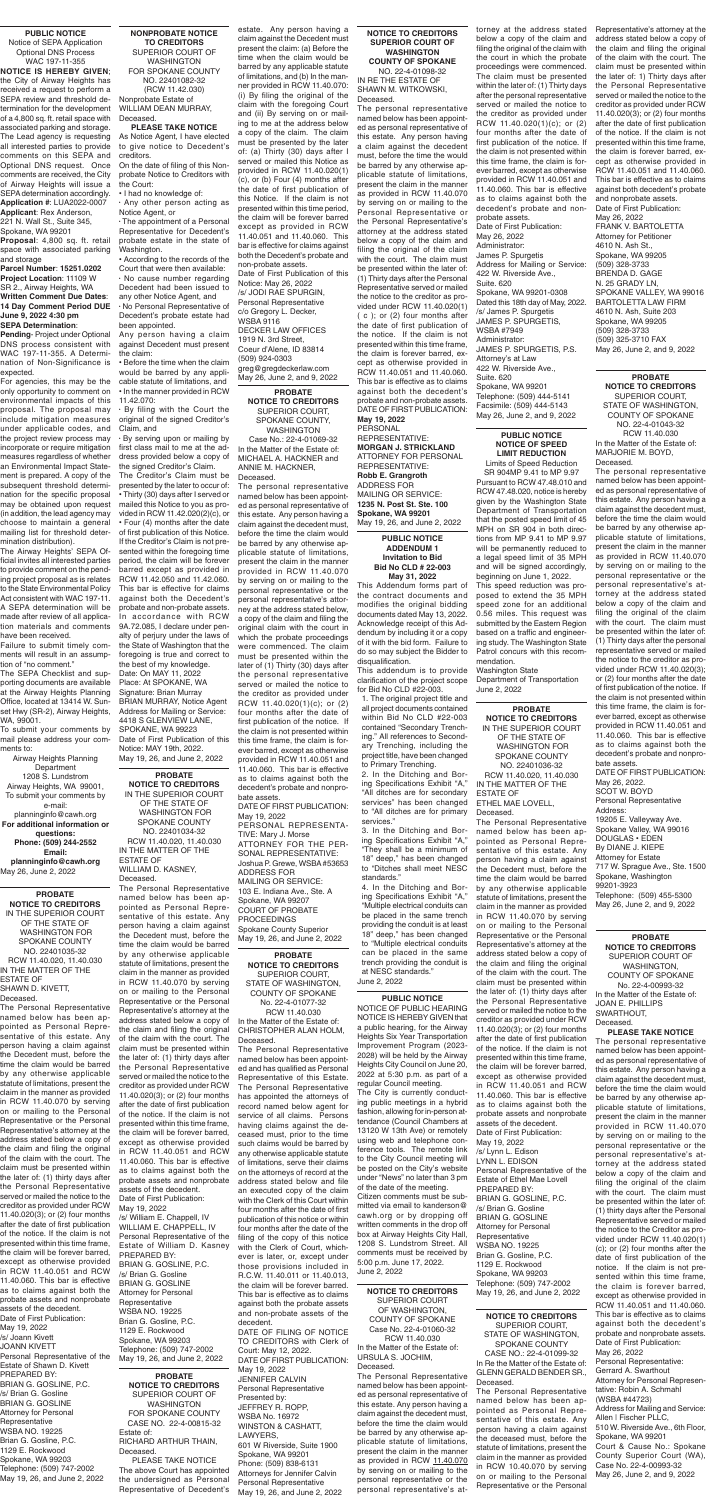**PROBATE NOTICE TO CREDITORS** SUPERIOR COURT OF WASHINGTON IN AND FOR SPOKANE COUNTY NO. 22-4-01055-32 RCW 11.40.030

In the Matter of the Estate of: MICHAEL P. ERVIN, Deceased.

The Personal Representative named below has been appointed as Personal Representative of this estate. Any person having a claim against the deceased must, before the time the claim would be barred by any otherwise applicable statute of limitations, present the claim in the manner as provided in RCW 11.40.070 by serving on or mailing to the Personal Representative or the Personal Representative's attorney at the address stated below, a copy of the claim, and filing the original of the claim with the Court in which the probate proceedings were commenced. The claim must be presented within the later of: (1) thirty days after the Personal Representative served or mailed the notice to the creditor as provided under RCW 11.40.020(1) (c); OR (2) four months after the date of first publication of the notice. If the claim is not presented within this time frame, the claim is forever barred, except as otherwise provided in RCW 11.40.051 and 11.40.060. This bar is effective as to claims against both Decedent's probate and nonprobate assets. DATE OF FIRST PUBLICATION: May 26, 2022. PERSONAL REPRESENTA-TIVE: ROBIN S. ERVIN ATTORNEYS FOR PERSONAL REPRESENTATIVE LUKINS & ANNIS, P.S. By: DAVID P. WEBSTER WSBA #41047

**Washington** Cause No. 22-4-01055-32 May 26, June 2, and 9, 2022 **INOVELOURE** 

ADDRESS FOR MAILING OR SERVICE DAVID P. WEBSTER Lukins & Annis, P.S.

717 W. Sprague Ave., Suite 1600 Spokane, WA 99201-0466 COURT OF PROBATE PROCEEDINGS AND CAUSE NUMBER:

Superior Court, Spokane County,

**NOTICE TO CREDITORS** SUPERIOR COURT OF WASHINGTON, COUNTY OF SPOKANE Case No. 22401115-32 RCW 11.40.030

In the Matter of the Estate of: YOKO M. HAYASHI, Deceased.

The Personal Representative named below has been appointed as personal representative of this estate. Any person having a claim against the decedent must, before the time the claim would be barred by any otherwise applicable statute of limitations, present the claim in the manner as provided in RCW 11.40.070 by serving on or mailing to the personal representative or the personal representative's attorney at the address stated below a copy of the claim and filing the original of the claim with the court in which the probate proceedings were commenced. The claim must be presented within the later of: (1) Thirty days after the personal representative served or mailed the notice to the creditor as provided under RCW 11.40.020(1)(c); or (2) four months after the date of first publication of the notice. If the claim is not presented within this time frame, the claim is forever barred, except as otherwise provided in RCW 11.40.051 and 11.40.060. This bar is effective as to claims against both the decedent's probate and nonprobate assets. Date of First Publication: May 26, 2022 Personal Representative: Brain Eliason Attorney for the Personal Representative: James P. Spurgetis

**PROBATE NOTICE TO CREDITORS** IN THE SUPERIOR COURT FOR THE STATE OF WASHINGTON IN AND FOR THE COUNTY OF SPOKANE No. 22-4-00710-32 RCW 11.40.030 In the Matter of the Estate of EDWARD L. RUTLEDGE, Deceased.

The Personal Representative named below has been appointed as Personal Representative of this estate. Any person having a claim against the decedent must, before the time the claim would be barred by any otherwise applicable statute of limitations, present the claim in the manner as provided in RCW 11.40.070 by serving on or mailing to the Personal Representative or the Personal Representative's attorney at the address stated below a copy of the claim and filing the original of the claim with the court in which



There are 13 black hexagons in the puzzle. Place the numbers 1 - 6 around each of them. No number can be repeated in any partial hexagon shape along the border of the puzzle.



© 2022 King Features Synd., Inc.

aThe<br>**Jarden** 

**Dandelion** 

 $B<sub>w</sub>$ 



© 2022 by King Features Syndicate, Inc. World rights reserved.

**PROBATE NOTICE TO CREDITORS** SUPERIOR COURT, STATE OF WASHINGTON, COUNTY OF SPOKANE Cause No.: 22-4-01059-32 In Re the Estate of: LYNDA M. DENISON, Deceased.

The Personal Representative named below has been appointed as Personal Representative of this estate. Any person having a claim against the decedent must, before the time the claim would be barred by any otherwise applicable statute of limitations, present the claim in the manner as provided in RCW 11.40.070 by serving on or mailing to the personal representative or the personal representative's attorney at the address stated below a copy of the claim and filing the original of the claim with the court in which the probate proceedings were commenced. The claim must be presented within the later of: (1) Thirty days after the personal representative served or mailed the notice to the creditor as provided under RCW 11.40.020(1) (c); or (2) four months after the date of first publication of the notice. If the claim is not presented within this time frame, the claim is forever barred, except as otherwise provided in RCW 11.40.051 and RCW 11.40.060. This bar is effective as to claims against both the probate assets and nonprobate assets of the decedent.

Date of first publication: June 2, 2022 /s/ Strider G. Denison STRIDER G. DENISON Personal Representative 208 Goucher Way Churchville, MD 21028 Attorney for Personal Representative: /s/ Robert E. Corlett ROBERT E. CORLETT Attorney at Law WSBA #4380 1822 First Street PO Box 10 Cheney, WA 99004 (509) 235-8455 Robert E. Corlett Attorney at Law 1822 1st Street/ P.O. Box 10 Cheney, WA. 99004 Telephone: (509) 235-8455 FAX: (509) 235-8466 June 2, 9, and 16, 2022

**PROBATE NOTICE TO CREDITORS** SUPERIOR COURT, STATE OF WASHINGTON, COUNTY OF SPOKANE Cause No.: 22401057-32 In Re the Estate of: ALAN S. FISHER, Deceased.

The Personal Representative named below has been appointed as Personal Representative of this estate. Any person having a claim against the decedent must, before the time the claim would be barred by any otherwise applicable statute of limitations, present the claim in the manner as provided in RCW 11.40.070 by serving on or mailing to the personal representative or the personal representative's attorney at the address stated below a copy of the claim and filing the original of the claim with the court in which the probate proceedings were commenced. The claim must be presented within the later of: (1) Thirty days after the personal representative served or mailed the notice to the creditor as provided under RCW 11.40.020(1) (c); or (2) four months after the date of first publication of the notice. If the claim is not presented within this time frame, the claim is forever barred, except as otherwise provided in RCW 11.40.051 and RCW 11.40.060. This bar is effective as to claims against both the probate assets and nonprobate assets of the

decedent. Date of first publication: June 2, 2022 /s/ Kimberly W. Willyard KIMBERLY W. WILLYARD Personal Representative 17806 S. Aspen Meadows Dr Cheney, WA 99004 Attorney for Personal Representative: /s/ Robert E. Corlett ROBERT E. CORLETT Attorney at Law WSBA #4380 1822 First Street PO Box 10 Cheney, WA 99004 (509) 235-8455 Robert E. Corlett Attorney at Law 1822 1st Street/ P.O. Box 10 Cheney, WA. 99004 Telephone: (509) 235-8455 FAX: (509) 235-8466 June 2, 9, and 16, 2022

**PROBATE** 

**NOTICE TO CREDITORS** SUPERIOR COURT OF WASHINGTON FOR SPOKANE COUNTY NO. 22-401149-32 RCW 11.40.030 In the Matter of the Estate of: RONALD L. PETERSEN, Deceased.

The Personal Representative named below has been appointed as Personal Representative of this estate. Any person having a claim against the Decedent must, before the time the claim would be barred by any otherwise applicable statute of limitations, present the claim in the manner as provided in RCW 11.40.070 by serving on or mailing to the Personal Representative or the Personal Representative's attorney at the address stated below a copy of the claim and filing the original of the claim with the Court. The claim must be presented within the later of: (1) Thirty days after the Personal Representative served or mailed the notice to the creditor as provided under RCW 11.40.020(3); or (2) four months after the date of first publication of the notice. If the claim is not presented within this time frame, the claim is forever barred, except as otherwise provided in RCW 11.40.051 and 11.40.060. This bar is effective as to claims against both the Decedent's probate and non-probate assets. Date of First Publication: June 2, 2022 Personal Representative: Rosemary R. Petersen Attorney for the Personal Representative: David E. Eash Address for Mailing or Service: 421 W. Riverside, Suite 1600, Spokane, WA 99201 June 2, 9, and 16, 2022

**NOTICE TO CREDITORS** IN THE SUPERIOR COURT OF THE STATE OF WASHINGTON IN AND FOR THE COUNTY OF SPOKANE NO. 22401176-32 In the Matter of the Estate of: ROBERT M. MATHER,

Deceased.

The Personal Representative named below has been appointed and has qualified to serve as the Personal Representative of this estate. Any person having a claim against the decedent must, before the time the claim would be barred by any otherwise applicable statute of limitations, present the claim in the manner as provided in R.C.W. 11.40.070 by serving on or mailing to the Personal Representative or to the Personal Representative's attorney at the addresses stated below a copy of the claim and filing the original of the claim with the court. The claim must be presented within the later of: (1) thirty (30) days after the Personal Representative served or mailed the notice to the creditor as provided under R.C.W. 11.40.020(1) c); or (2) four (4) months after the date of the first publication of the notice. If the claim is not presented within this time frame, the claim is forever barred, except as otherwise provided in R.C.W. 11.40.051 or R.C.W 11.40.060. This bar is effective as to claims against both the probate assets and non-probate assets of the

decedent. Jennafer A. White, Personal Representative JOHN K. WEIGAND, P.S. By: John K. Weigand WSBA No. 17356 Attorney for the Estate 1403 S. Grand Blvd., Suite 203N (509) 838-1459 June 2, 9, and 16, 2022

**PROBATE NOTICE TO CREDITORS** SUPERIOR COURT, SPOKANE COUNTY, WASHINGTON Case No.: 22-4-01174-32

In the Matter of the Estate of: JAMES L. BESEAU, Deceased.

The personal representative named below has been appointed as personal representative of this estate. Any person having a claim against the decedent must, before the time the claim would be barred by any otherwise applicable statute of limitations, present the claim in the manner provided in RCW 11.40.070 by serving on or mailing to the personal representative or the personal representative's attorney at the address stated below, a copy of the claim and filing the original claim with the court in which the probate proceedings were commenced. The claim must be presented within the later of (1) Thirty (30) days after the personal representative served or mailed the notice to the creditor as provided under RCW 11.40.020(1)(c); or (2) four months after the date of first publication of the notice. If the claim is not presented within this time frame, the claim is forever barred, except as otherwise provided in RCW 11.40.051 and 11.40.060. This bar is effective as to claims against both the decedent's probate and nonprobate assets. DATE OF FIRST PUBLICATION: June 2, 2022 PERSONAL REPRESENTA-TIVE: Patricia A. Beseau ATTORNEY FOR THE PER-SONAL REPRESENTATIVE: Joshua P. Grewe, WSBA #53653 ADDRESS FOR MAILING OR SERVICE: 103 E. Indiana Ave., Ste. A Spokane, WA 99207 COURT OF PROBATE PROCEEDINGS Spokane County Superior June 2, 9, and 16, 2022

**NOTICE TO CREDITORS** IN THE SUPERIOR COURT OF THE STATE OF WASHINGTON IN AND FOR THE COUNTY OF SPOKANE Case No.: 22-4-01186-32 RCW 11.40.030 In the Matter of the Estate of: TIMOTHY K. ANDERSON, Deceased.

The person named below has been appointed and has qualified as Personal Representative of this estate. Any person having a claim against the decedent must, before the time the claim would be barred by any otherwise applicable statute of limitations, present the claim in the manner as provided in RCW 11.40.070 by serving on or mailing to the Personal Representative or the Personal Representative's Attorney at the address stated below, a copy of the claim and filing the original of the claim with the court in which the probate proceedings were commenced. The claim must be presented within the later of: (1) thirty days after the Personal Representative served or mailed the notice to the creditor as provided under RCW 11.40.020(1)(c); or (2) four months after the date of first publication of the notice. If the claim is not presented within this time frame, the claim is forever barred, except as otherwise provided in RCW 11.40.051 and 11.40.060. This bar is effective as to claims against both the decedent's probate and nonprobate assets. Date of first publication: June 2, 2022 Kasandra L. Anderson, P.R. c/o Meagan M. Bennett 330 W Indiana Ave., Spokane, WA 99205 MEAGAN M. BENNETT, WSBA #54045, Attorney for Estate

June 2, 9, and 16, 2022

**PROBATE NOTICE TO CREDITORS** SUPERIOR COURT, SPOKANE COUNTY, WASHINGTON Case No.: 22-4-01173-32 In the Matter of the Estate of: GEORGE A. LEE and TAMMY M. LEE, Deceased.

The personal representative named below has been appointed as personal representative of this estate. Any person having a claim against the decedent must, before the time the claim would be barred by any otherwise applicable statute of limitations, present the claim in the manner provided in RCW 11.40.070 by serving on or mailing to the

personal representative or the personal representative's attorney at the address stated below, a copy of the claim and filing the original claim with the court in which the probate proceedings were commenced. The claim must be presented within the later of (1) Thirty (30) days after the personal representative served or mailed the notice to the creditor as provided under RCW 11.40.020(1)(c); or (2) four months after the date of first publication of the notice. If the claim is not presented within this time frame, the claim is forever barred, except as otherwise provided in RCW 11.40.051 and 11.40.060. This bar is effective as to claims against both the decedent's probate and nonprobate assets.

DATE OF FIRST PUBLICATION: June 2, 2022 PERSONAL REPRESENTA-TIVE: Sue Lawrence ATTORNEY FOR THE PER-SONAL REPRESENTATIVE: Joshua P. Grewe, WSBA #53653 ADDRESS FOR MAILING OR SERVICE: 103 E. Indiana Ave., Ste. A Spokane, WA 99207 COURT OF PROBATE PROCEEDINGS Spokane County Superior June 2, 9, and 16, 2022

#### **PROBATE NOTICE TO CREDITORS** SUPERIOR COURT, SPOKANE COUNTY, WASHINGTON Case No.: 22-4-01172-32

In the Matter of the Estate of: MERLE M. MCKEE and NELLIE G. MCKEE, Deceased. The personal representative

named below has been appointed as personal representative of this estate. Any person having a claim against the decedent must, before the time the claim would be barred by any otherwise applicable statute of limitations, present the claim in the manner provided in RCW 11.40.070 by serving on or mailing to the personal representative or the personal representative's attorney at the address stated below, a copy of the claim and filing the original claim with the court in which the probate proceedings were commenced. The claim must be presented within the later of (1) Thirty (30) days after the personal representative served or mailed the notice to the creditor as provided under RCW 11.40.020(1)(c); or (2) four months after the date of first publication of the notice. If the claim is not presented within this time frame, the claim is forever barred, except as otherwise provided in RCW 11.40.051 and 11.40.060. This bar is effective as to claims against both the decedent's probate and nonprobate assets.

DATE OF FIRST PUBLICATION: June 2, 2022

PERSONAL REPRESENTA-TIVE: Pamala A. Nielson-Mckee ATTORNEY FOR THE PER-SONAL REPRESENTATIVE: Joshua P. Grewe, WSBA #53653 ADDRESS FOR MAILING OR SERVICE: 103 E. Indiana Ave., Ste. A Spokane, WA 99207 COURT OF PROBATE PROCEEDINGS Spokane County Superior June 2, 9, and 16, 2022

**NOTICE TO CREDITORS** SUPERIOR COURT, STATE OF WASHINGTON, SPOKANE COUNTY No. 22-4-01192-32 (RCW 11.40.030) In the Matter of the Estate of: ELLA RHONDA KRAUSS,

Deceased.

The Personal Representative named below has been appointed as Personal Representative of this estate. Any person having a claim against the decedent that arose before the decedent's death must, before the time the claim would be barred by any otherwise applicable statute of limitations, present the claim in the manner as provided in RCW 11.40.070 by serving on or mailing to the Personal Representative or the personal representative's attorney at the address stated below a copy of the claim and filing the original of the claim with the Court. The claim must be presented within the later of: (a) Thirty days after the personal representative served or mailed the notice to the creditor as provided under RCW 11.40.020(3); or (b) four months after the date of first publication of the notice. If the claim is not presented within this time frame,

**NOTICE TO CREDITORS** IN THE SUPERIOR COURT OF THE STATE OF WASHINGTON IN AND FOR THE COUNTY OF SPOKANE Case No.: 22-4-01200-32 RCW 11.40.030 In the Matter of the Estate of: DENNIS W. MILLER, Deceased.

The person named below has been appointed and has qualified as Personal Representative of this estate. Any person having a claim against the decedent must, before the time the claim would be barred by any otherwise applicable statute of limitations, present the claim in the manner as provided in RCW 11.40.070 by serving on or mailing to the Personal Representative or the Personal Representative's Attorney at the address stated below, a copy of the claim and filing the original of the claim with the court in which the probate proceedings were commenced. The claim must be presented within the later of: (1) thirty days after the Personal Representative served or mailed the notice to the creditor as provided under RCW 11.40.020(1)(c); or (2) four months after the date of first publication of the notice. If the claim is not presented within this time frame, the claim is forever barred, except as otherwise provided in RCW 11.40.051 and 11.40.060. This bar is effective as to claims against both the decedent's probate and nonprobate assets.

Date of first publication: June 2, 2022 Mary A. Fitch, P.R. c/o Meagan M. Bennett 330 W Indiana Ave., Spokane, WA 99205 MEAGAN M. BENNETT, WSBA #54045, Attorney for Estate June 2, 9, and 16, 2022

the claim will be forever barred, except as otherwise provided in RCW 11.40.020 and 11.40.060. This bar is effective as to claims against both the decedent's probate and nonprobate assets. Date of First Publication: June 2, 2022 Personal Representative: JOHN E. KRAUSS Attorney for Personal Representative: CAROL J. HUNTER Address for Mailing or Service: Hunter Elder Law, PLLC 2208 West Second Avenue Spokane, WA 99201-5417 (509) 747-0101 June 2, 9, and 16, 2022

the probate proceedings were commenced. The claim must be presented within the later of: (1) Thirty days after the Personal Representative served or mailed the notice to the creditor as provided under RCW 11.40.020(1) (c); or (2) four months after the date of first publication of the notice. If the claim is not presented within this time frame, the claim is forever barred, except as otherwise provided in RCW 11.40.051 and 11.40.060. This bar is effective as to claims against both the decedent's probate and nonprobate assets. Date of first publication: May 26, 2022 /s/ Stephen L. Rutledge Stephen L. Rutledge Personal Representative

Attorney for Personal Representative: MICHELLE K. FOSSUM, WSBA #20249 SAYRE SAYRE & FOSSUM, P.S. Address for Mailing or Service: 201 West North River Drive, Suite 460 Spokane, Washington 99201-2262 (509) 325-7330

May 26, June 2, and 9, 2022

Address for Mailing or Service: 422 W. Riverside Ave., Suite. 620 Spokane, WA 99201-0308 Dated this 19th day of May, 2022. /s/ James P. Spurgetis JAMES P. SPURGETIS, WSBA #7949 Attorney for Personal Representative JAMES P. SPURGETIS, P.S. Attorney's at Law 422 W. Riverside Ave., Suite. 620 Spokane, WA 99201 Telephone: (509) 444-5141 Facsimile: (509) 444-5143 May 26, June 2, and 9, 2022